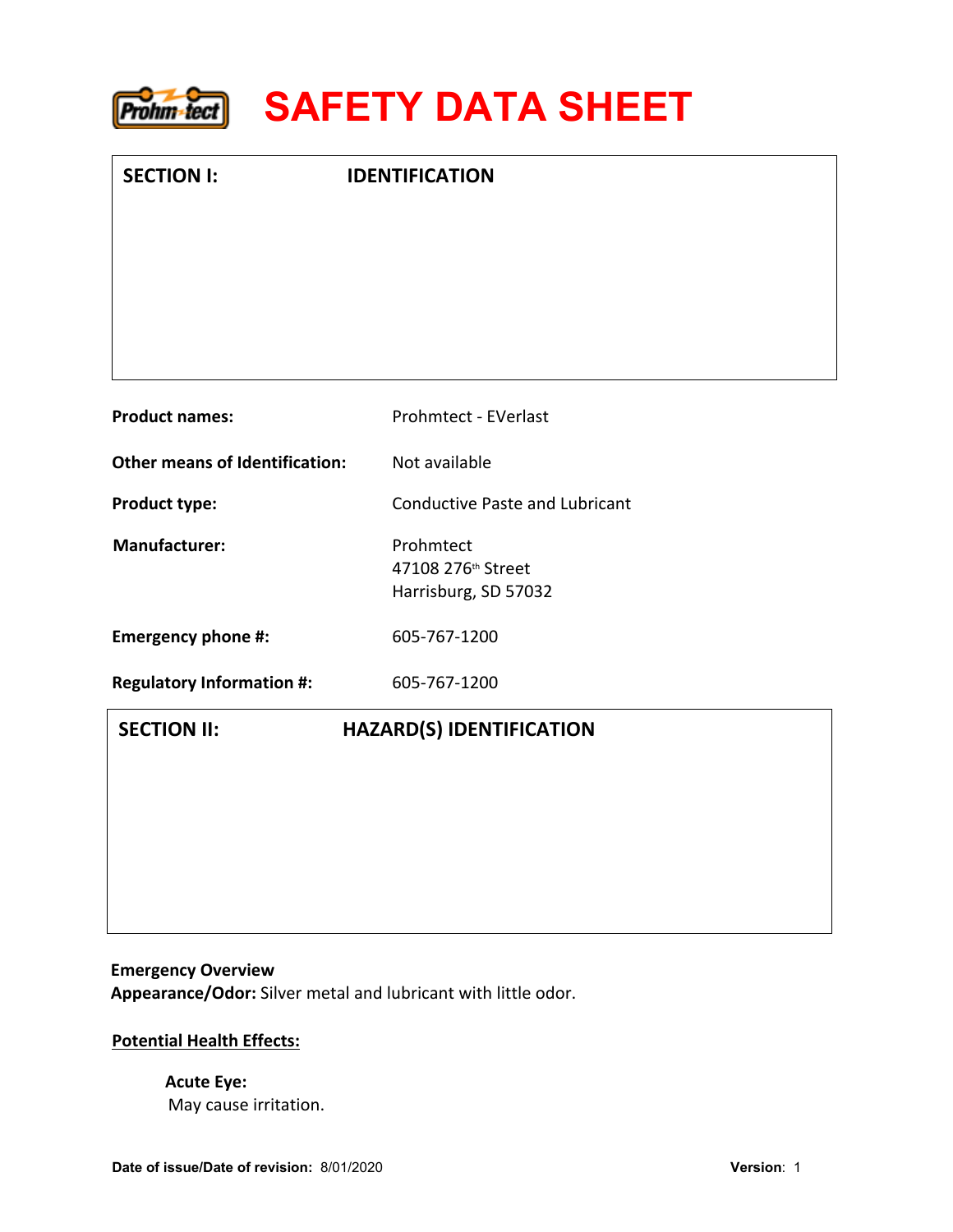

## **Acute Skin:**

May cause irritation.

#### **Acute Inhalation:**

May be irritating to respiratory tract.

#### **Acute ingestion:**

Not considered a route of exposure under anticipated use conditions. May cause severe irritation and to the digestive tract if ingested.

# **Chronic Exposure:** Not determined

# **Aggravation of Pre-existing Conditions:** Not determined

**SECTION III: COMPOSITION/INFORMATION ON INGREDIANTS**

| Component                    | CAS#                |
|------------------------------|---------------------|
| Silver                       | 7440-22-4           |
| Proprietary Lubricant A      | <b>Trade Secret</b> |
| Proprietary Lubricant Grease | 68611-44-9          |

#### **Petroleum hydrocarbon/metal mixture:**

Three proprietary ingredients:

The identity of these chemicals constitutes a trade secret. To the best of Prohmtect's knowledge, the product contains no SARA 313 in reportable amounts as of this date.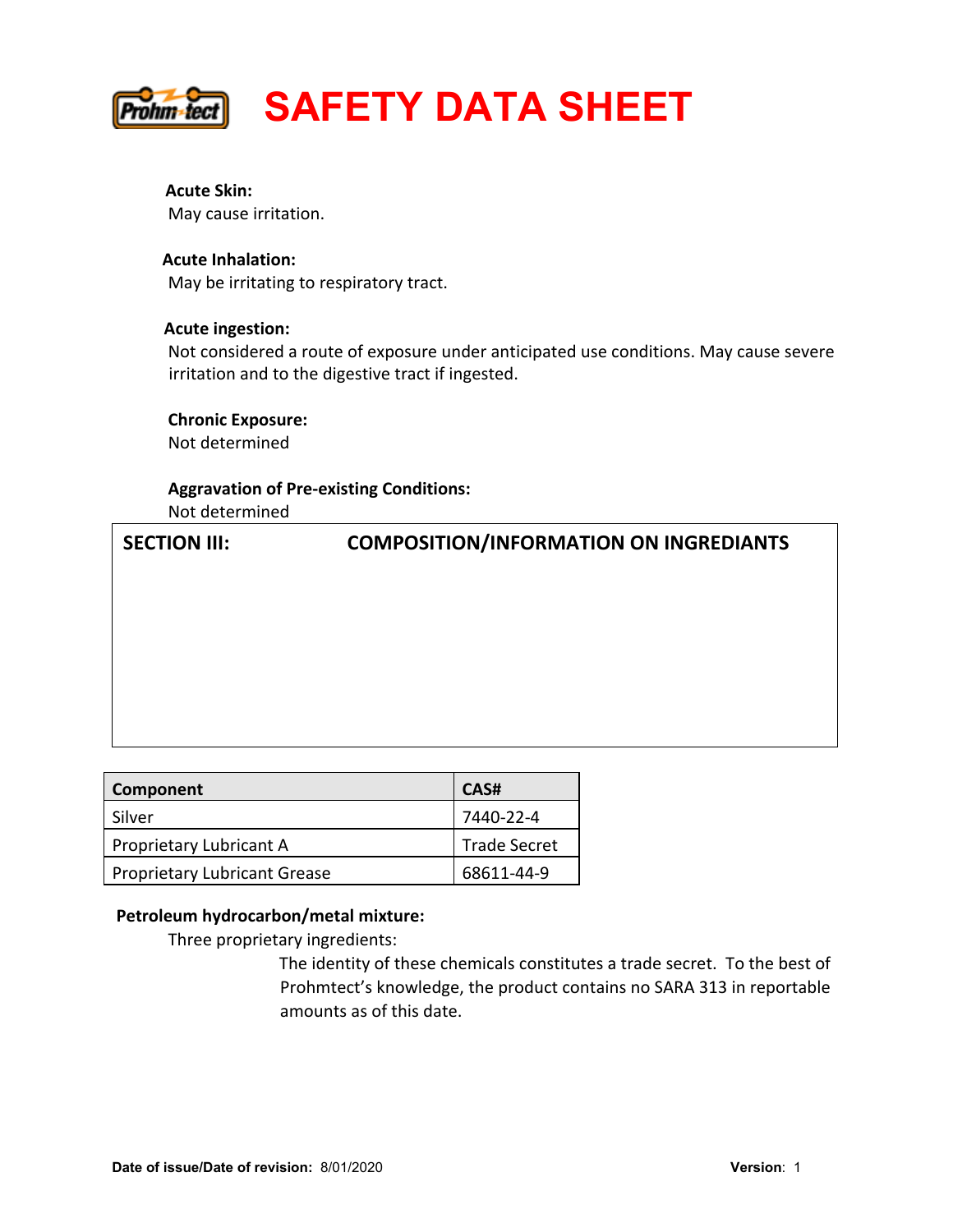

#### **SECTION IV: FIRST AID MEASURES**

#### **First Aid Measures for Accidental:**

#### **Eye Exposure:**

Immediately flush eyes with copious amounts of water. If irritation develops, SEEK MEDICAL ATTENTION.

#### **Skin Exposure:**

Flood affected area with water for extended period then wash with soap. If irritation develops, seek medical attention.

### **Inhalation:**

Remove to fresh air. Seek medical attention if breathing becomes difficult.

#### **Ingestion:**

Seek medical attention.

### **SECTION V: FIRE FIGHTING MEASURES**

**Date of issue/Date of revision:** 8/01/2020 **Version**: 1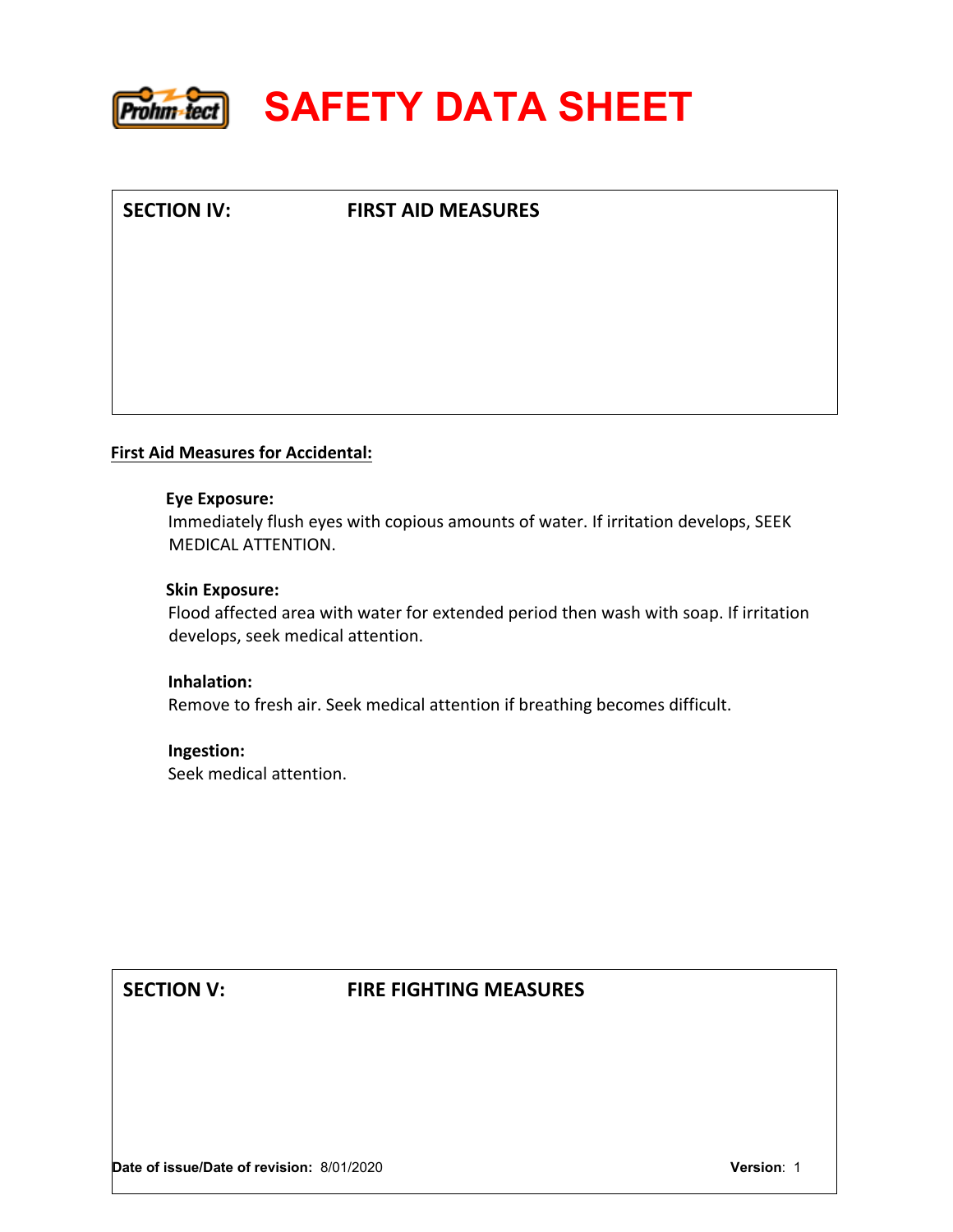

#### **Fire Hazard Data:**

| Flammability Limits (vol/vol%):              |     | Lower:<br>N/A | Upper:<br>N/A |  |
|----------------------------------------------|-----|---------------|---------------|--|
| <b>Flash Point:</b>                          | N/A |               |               |  |
| <b>For Lubricant</b><br><b>Autoignition:</b> | N/A |               |               |  |

#### **Extinguishing Media:**

Use extinguishing media suitable for surrounding fire

#### **Special Fire Fighting Procedures:**

Keep containers cool by spraying with water when exposed to fie; if flames have reached the product causing a possible decomposition yielding toxic compounds, use self-contained breathing apparatus. This product does not burn, but will thermally dissociate above 290°C.

#### **Unusual Fire and Explosion Hazards:**

Dissociate at temperatures above 290°C may cause the evolution of toxic gaseous fluorine compounds.

#### **SECTION VI: ACCIDENTAL RELEASE MEASURES**

#### **Cleanup and Disposal of Spill:**

Vacuum or sweep up material and place in a suitable container for reclamation or disposal. Do not discharge into drains or sewers. Discard any product, residue, disposable container or liner in full compliance with federal, state, and local regulations.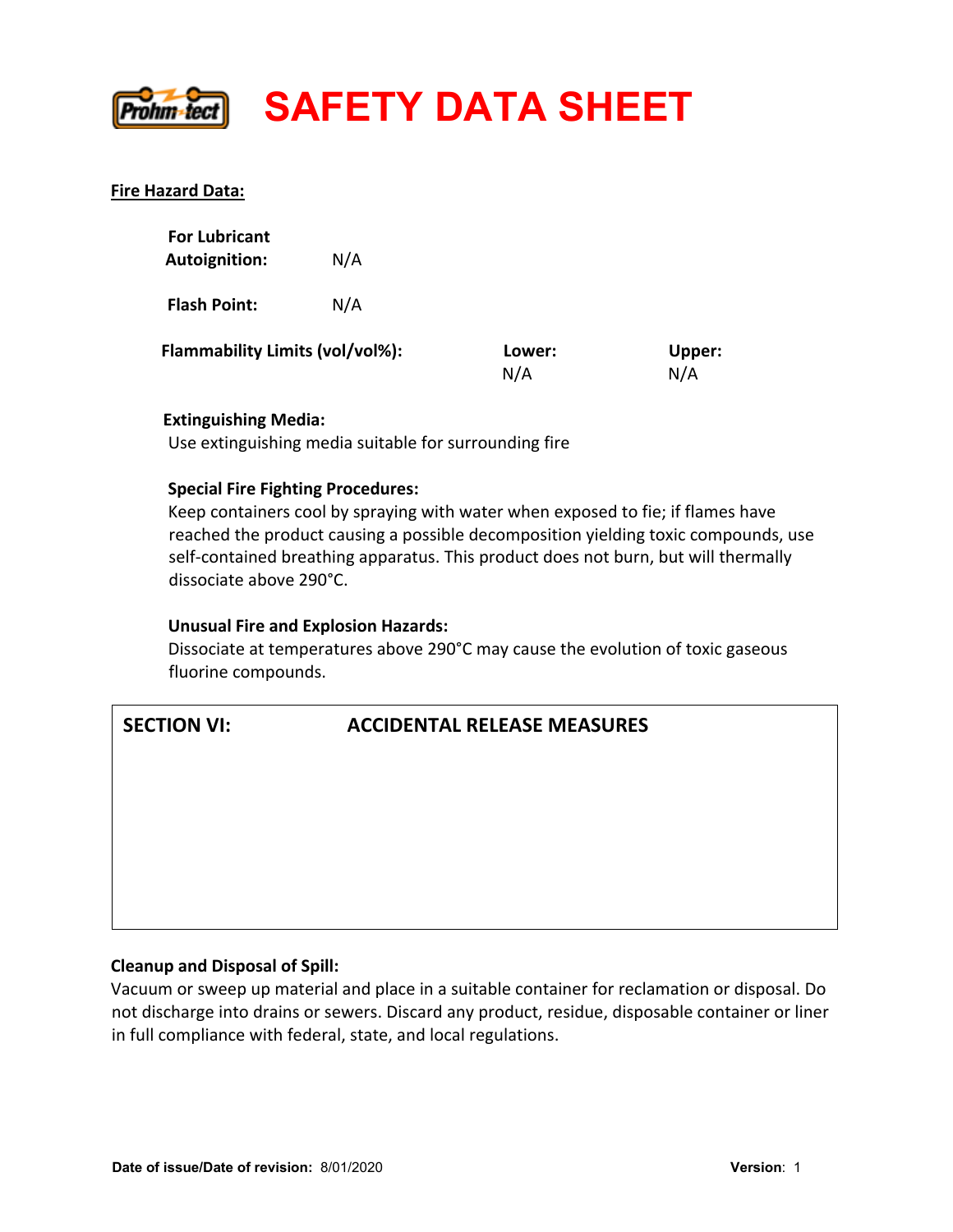

| <b>HANDLING AND STORAGE</b> |  |
|-----------------------------|--|
|                             |  |
|                             |  |
|                             |  |
|                             |  |
|                             |  |

#### **Handling/Storage:**

Avoid contact with skin and eyes. Keep in a tightly closed container, stored in a cool, dry, well ventilated area.

### **SECTION VIII: EXPOSURE CONTROLS / PERSONAL PROTECTION**

#### **Exposure Guidelines:**

| Component | <b>ACGIH</b>           | <b>NIOSH</b> | <b>OSHA-PELS</b>        |
|-----------|------------------------|--------------|-------------------------|
| Silver    | $0.1 \,\mathrm{mg/m3}$ | <b>ND</b>    | $0.01 \,\mathrm{mg/m3}$ |
| Lubricant | <b>ND</b>              | <b>ND</b>    | <b>ND</b>               |

#### **Engineering Controls:**

General mechanical ventilation is adequate for normal use. Local exhaust is recommended for confined areas.

**Respiratory Protection:**

None

#### **Eye / Face Protection:**

Use eye protection to protect eyes.

#### **Skin Protection:**

Use gloves to protect hands.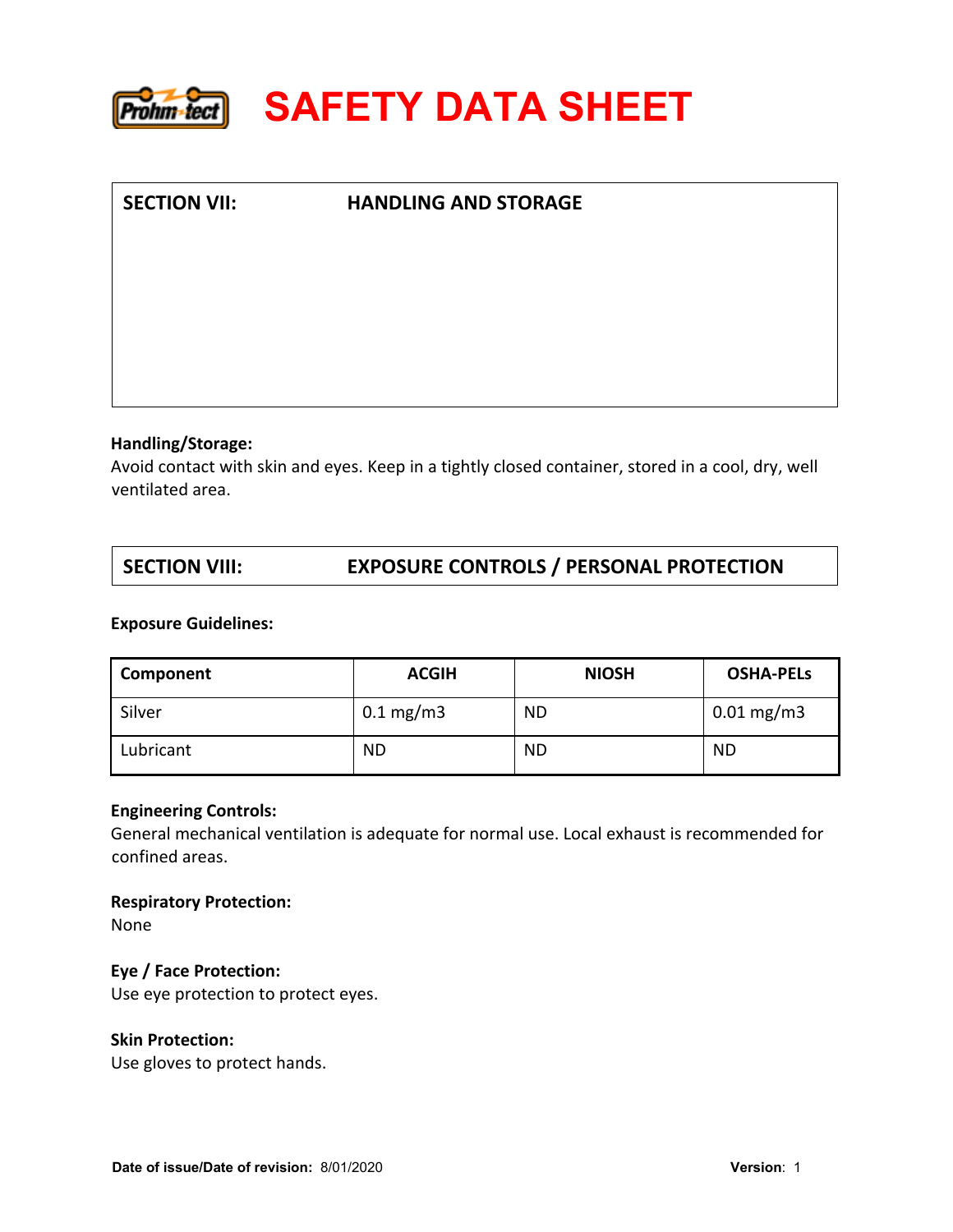

## **SECTION IX: PHYSICAL AND CHEMICAL PROPERTIES**

**Physical Appearance:** Silver metal with lubricant **Odor:** Slight **pH:**  ND

| <b>For Lubricant</b>            |                 |  |
|---------------------------------|-----------------|--|
| <b>Specific Gravity:</b>        | 1.92            |  |
| <b>Water Solubility:</b>        | Insoluble       |  |
| <b>Melting Point:</b>           | <b>NA</b>       |  |
| <b>Freezing Point</b>           | <b>NA</b>       |  |
| <b>Boiling Point:</b>           | <b>ND</b>       |  |
| <b>Vapor Pressure:</b>          | $10^{.7}$ @ 20C |  |
| Density:                        | NA.             |  |
| Percent Volatiles by Volume: NA |                 |  |
| <b>Evaporation Rate:</b>        | ND              |  |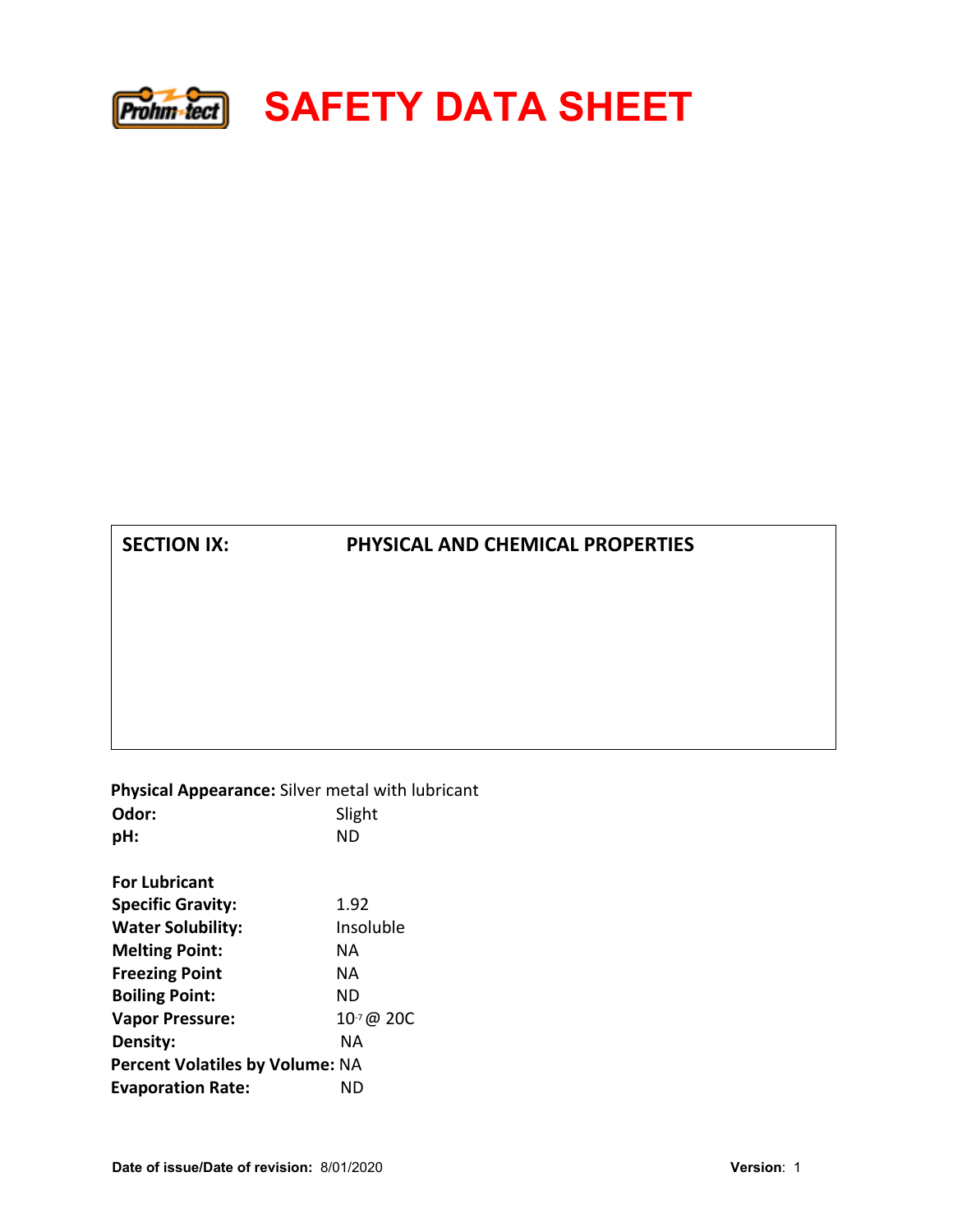# **Frohm-fect** SAFETY DATA SHEET

| Viscosity: | ND |
|------------|----|
| Density:   | ND |

## **SECTION X: STABILITY AND REACTIVITY**

**Chemical Stability:**  Stable

#### **Conditions to Avoid:**

Avoid heating above 280°C.

#### **Materials / Chemicals to Be Avoided:**

Ammonia, acetylene, ethyl alcohol with nitric acid, hydrogen peroxide, oxalic acid. Molten alkali metals, interhalogen compounds, strong or not aqueous alkali and Lewis acids above 100°C.

#### **Hazardous Decomposition Products:**

Toxic HF and COF2 from thermal decomposition in air plus H2O

#### **Hazardous Polymerization:**

Will not occur.

### **SECTION XI: TOXICOLOGICAL INFORMATION**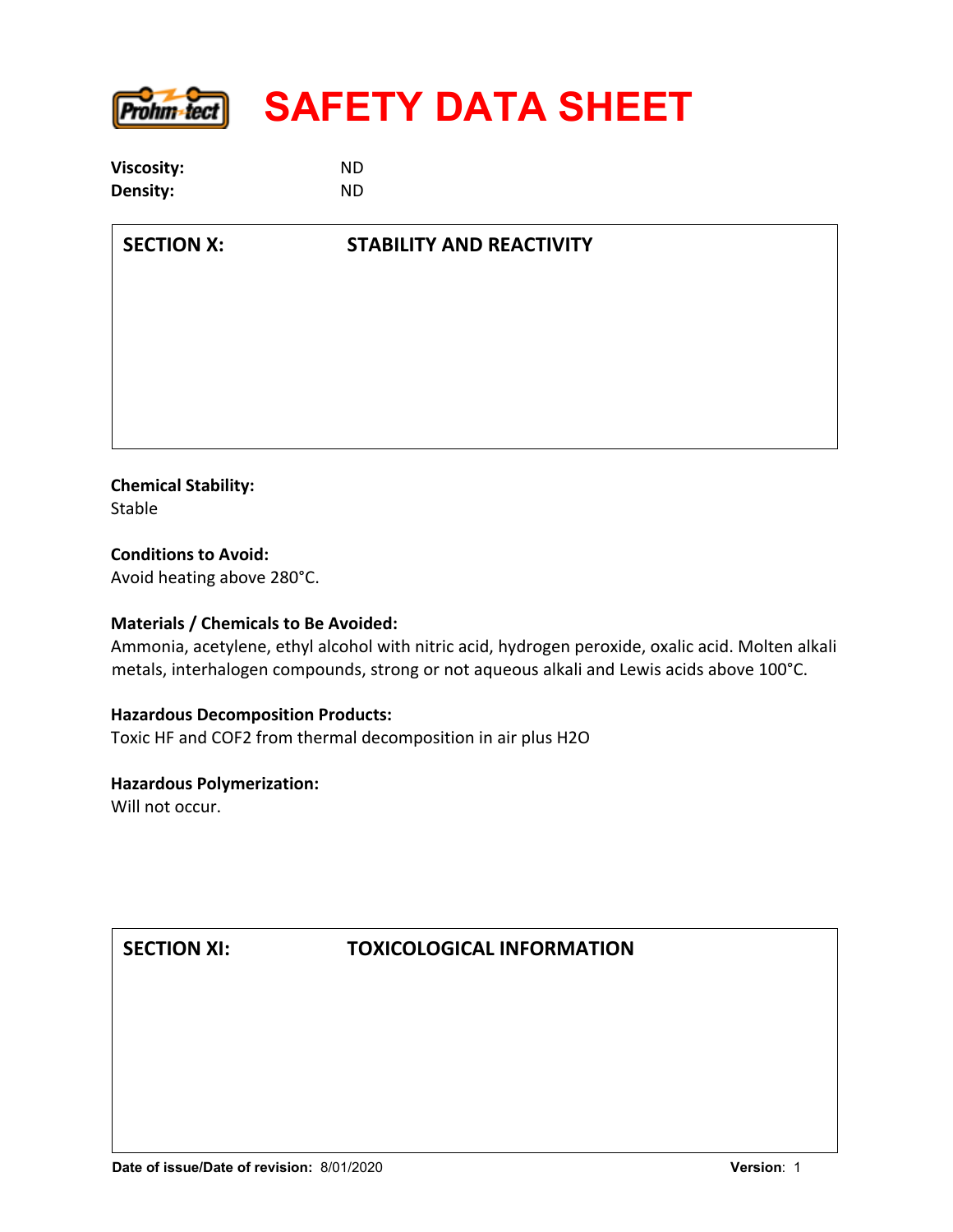

| <b>Acute Effects</b>          |     |  |
|-------------------------------|-----|--|
| LD50 Oral:                    | ND  |  |
| LD50 Dermal:                  | ND  |  |
|                               |     |  |
| <b>Chronic Effects</b>        |     |  |
| Carcinogenicity:              | ND. |  |
| Mutagenicity:                 | ND. |  |
| <b>Reproductive Effects:</b>  | ND. |  |
| <b>Developmental Effects:</b> | ND  |  |
|                               |     |  |

**Environmental Fate:** No information found.

# **Environmental Toxicity:** No information found.

**SECTION XIII: DISPOSAL CONSIDERATIONS** 

**Waste Disposal Method:**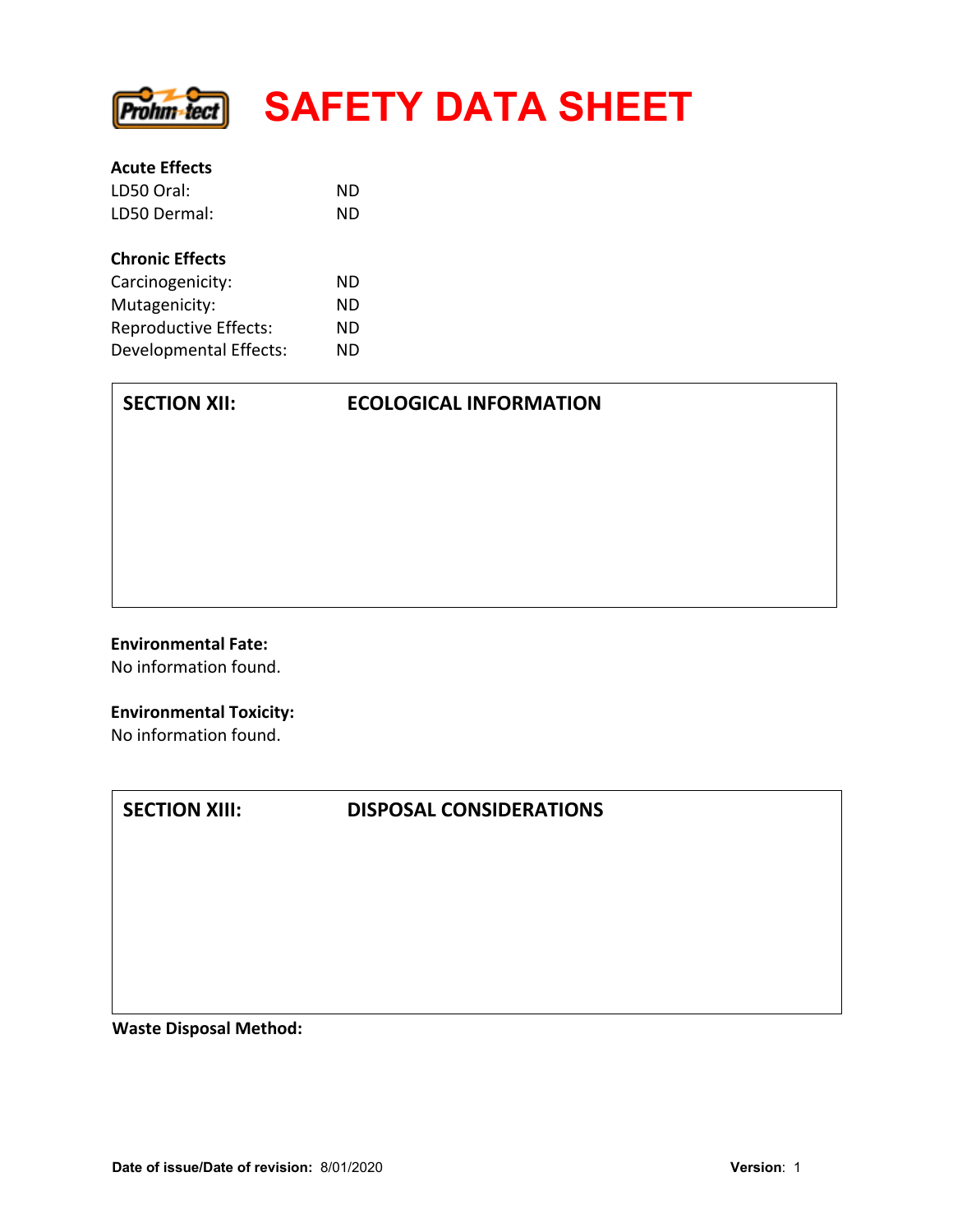

Whatever cannot be saved for recovery or recycling should be managed in an appropriate and approved waste disposal facility. Processing use or contamination of this product may change the waste management options. State and local disposal regulations may differ from federal disposal regulations. Dispose of container and unused contents in accordance with federal, state and local requirements.

| <b>SECTION XIV:</b> | <b>TRANSPORTATION INFORMATION</b> |
|---------------------|-----------------------------------|
|                     |                                   |
|                     |                                   |

#### **US Department of Transportation Shipping Name:**

| <b>US Department</b>  | <b>Proper Shipping Name</b> | Not Regulated |
|-----------------------|-----------------------------|---------------|
| <b>of</b>             | <b>Hazard Class</b>         | Not Regulated |
| <b>Transportation</b> | <b>ID Number</b>            | Not Regulated |
|                       | <b>Packaging Group</b>      | Not Regulated |

| <b>SECTION XV:</b> | <b>REGULATORY INFORMATION</b> |  |
|--------------------|-------------------------------|--|
|                    |                               |  |
|                    |                               |  |
|                    |                               |  |
|                    |                               |  |
|                    |                               |  |
|                    |                               |  |

### **Federal Regulations:**

#### **SARA Title III Hazard Classes:**

| Fire Hazard:               | N٥ |  |
|----------------------------|----|--|
| Reactive Hazard:           | Nο |  |
| Release of Pressure:<br>N∩ |    |  |
| Acute Health Hazard: No    |    |  |